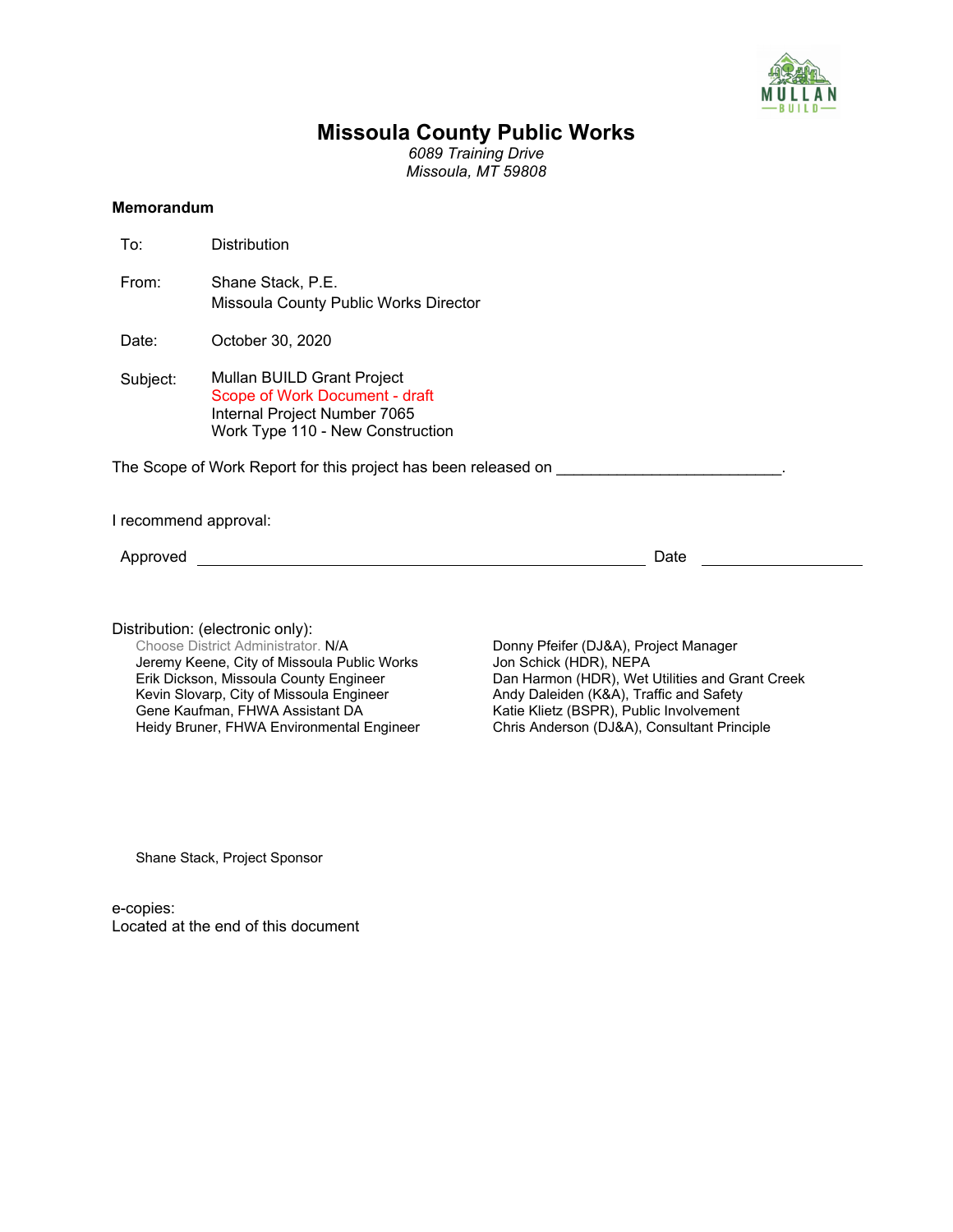# **Scope of Work**

The Mullan BUILD project is funded by a 2019 DOT BUILD Grant. The Grant awarded \$13.0 Million of a requested \$23.2 Million. The scope of work for this document includes the top 5 prioritized elements out of 10 total project elements. These scope elements are:

- Mary Jane South (extension of collector street from Melrose PL to Mullan Rd)
- Mary Jane North (extension of collector street from Camden St to W. Broadway)
- Flynn Lane Trail (creation of a new trail parallel to Flynn Ln from Chelsea Dr north)
- England Boulevard (extension of collector street from Flynn Ln to intersection with George Elmer)
- George Elmer Drive South (extension and retrofit of collector from England Rd to Mullan Rd)

The project priorities were selected by a local steering committee and guided by the ability of the elements to add value to: safety, traffic congestion, access to land for economic development, transportation choice, and environmental considerations. A complete overview of the scope selection project is further documented in a memo released March 11<sup>th</sup> 2020 titled "Prioritization of Projects Eligible for Funding Through Mullan BUILD Grant."

## **Purpose and Need**

The purpose of the proposed Mullan BUILD project is to help provide necessary public infrastructure in one of the last remaining large developable areas on the west side of the current Urbanized Area. This infrastructure will provide needed transportation upgrades to better meet the current needs of the area and also better meet the needs of the area as future growth occurs. The primary goals of the project are to improve access to land for economic development and transportation choice. This project will allow for public funding to construct necessary public infrastructure to maximize the ability for the area to develop in a way that meets these primary goals while also helping to provide affordable housing.

#### **Public Summary**

MISSOULA, Montana - (July 30, 2020) – Undeniable growth in the Mullan neighborhood area, west of Reserve Street, prompted the need for well-planned development. Missoula County and the City of Missoula are responding to these needs through the Mullan BUILD project. The first milestone has been hit; 30 percent engineering and design of the entire project area. With the completion of the 30 percent design, the project team can now focus on completing final design of the top five project elements that have been prioritized to move to construction in 2021.

**Mary Jane Boulevard South, Mary Jane Boulevard North, Flynn Lane Trail, George Elmer Drive South, and England Boulevard** were ranked as the highest priorities and are planned to start construction next spring utilizing \$13 million in federal BUILD Grant funds. Local funding sources will also be dedicated to the project.

The top five priority elements, when constructed, will all provide logical termini and independent utility by completing critical circulation connections that will result in immediate benefits to the traveling public.

- Mary Jane Boulevard South will connect to the existing Pleasant View Neighborhood at Melrose Pl and run south to its connection at Mullan Rd.
- Mary Jane Boulevard North will connect to the existing Pleasant View neighborhood at Camden St and run north to its connection at West Broadway.
- Flynn Lane Trail will connect to the existing trail system at Hellgate Elementary School (Chelsea Dr) and parallel Flynn Ln to the west, running north to Camden St.
- George Elmer Drive South will include an intersection upgrade at its connection to Mullan Rd and also curb, gutter, and sidewalk running from Mullan Rd, north to the existing 44-Ranch neighborhood at the Flynn Lowney Ditch. The road will then also be constructed running north from Pius Way to the future connection of England Blvd.
- England Blvd will run from its future connection to George Elmer east to its connection of the existing England Blvd at Flynn Lane.

Many neighborhood infrastructure improvements are essential but limited funding has required a unique approach to fulfilling those needs. Missoula County's original 2019 grant request asked for \$23.2 million to create a network of complete streets. When \$13 million was awarded, the team needed to rank which projects would be constructed first, and what remaining projects would be delivered once additional funding was secured. Now with the full 30 percent design, the project team has a more accurate picture as to which projects are ready for construction and can start making the most impact once underway.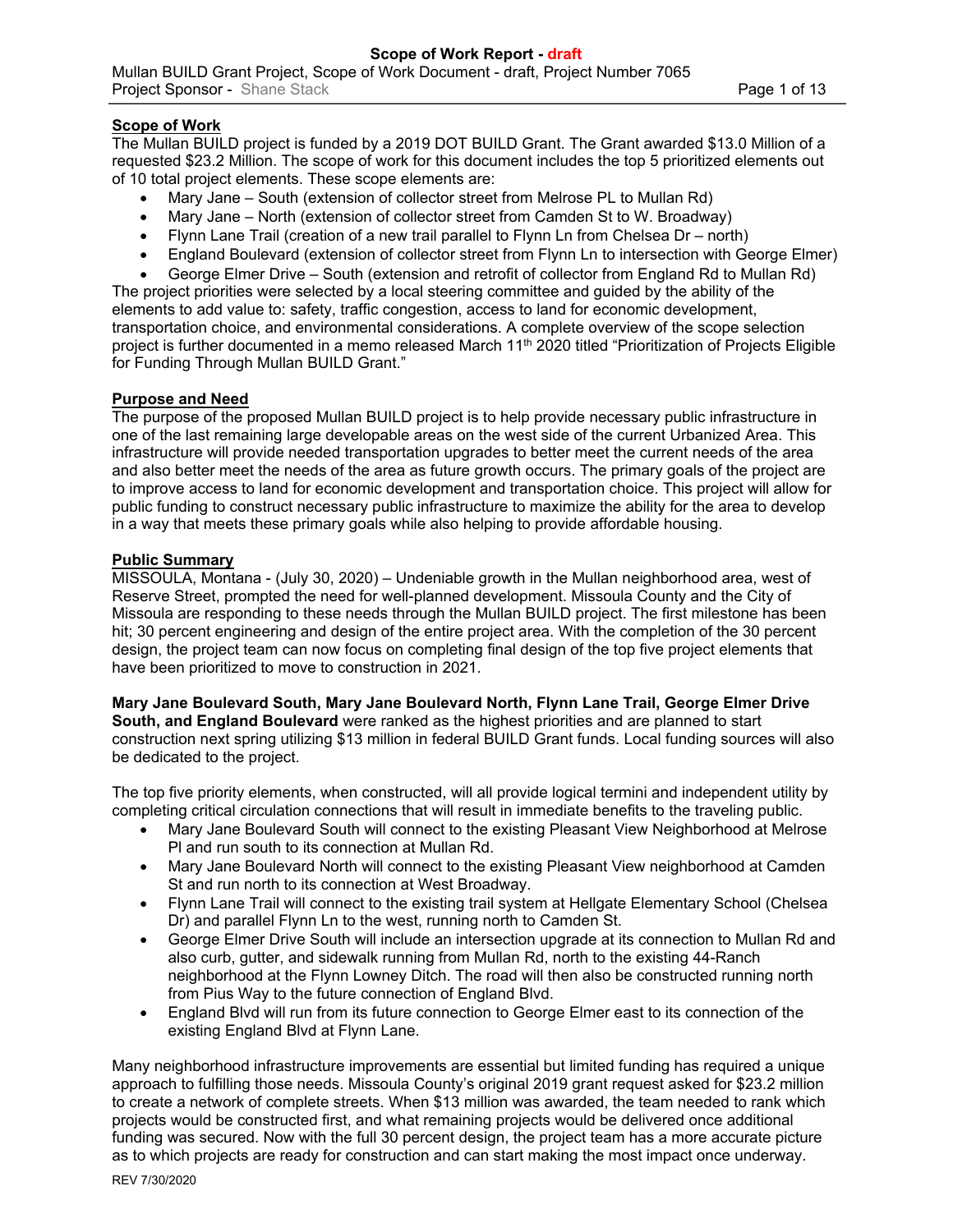Earlier this spring, the ten project elements, outlined as part of the original BUILD Grant application, were ranked by an evaluation committee comprised of government officials and industry experts. The scoring criterion ranked safety, traffic congestion relief, access to land for economic development, options for all modes and travel, and additional project delivery time associated with potential environmental and permitting needs.

Once the evaluation committee made their initial recommendations, the project engineering lead, DJ&A, continued designing the entire project and sought the input of a steering committee to ensure the five project elements would achieve the greatest benefit for the great number of users. It was at this time that Tipperary Way Trail moved down in the prioritization list and Flynn Lane Trail took its place. Flynn Lane Trail has more land currently available, making it a more simplified process to construct in 2021.

Although the first project elements have been scored, it does not mean that the remaining areas will go unaddressed. Despite a current \$10 million funding discrepancy, infrastructure needs do not disappear because the project calls for more funding. The Mullan BUILD project utilizes its funding wisely and will continue to pursue the remaining funding that is crucial to the completion of the project. The City and County have again applied for federal BUILD Grant dollars during the 2020 cycle to complete this project.

The next steps include working through the detailed final design process, securing necessary rights of way, working with utilities that may be in conflict with the work, preparing a final plan package for construction, and finalizing the federal grant agreement that provides authorization to use the BUILD Grant funding.

A contractor is anticipated to be announced later this summer and will join the project team in planning the details of the project during the final design phase. This process, known as Construction Manager/General Contractor (CM/GC), also provides more certainty of the final construction costs of the project than a traditional "low-bid" procurement method.

Aside from City Council and Commissioner hearings, residents and businesses can share their feedback with the Mullan BUILD team by contacting public involvement lead, Katie Klietz, either through the project webpage ([www.mullanbuild.com](http://www.mullanbuild.com/)) or via email at [Katie@BigSkyPublicRelations.com](mailto:Katie@bigskypublicrelations.com). Residents will be asked for preferences regarding the look and feel of future infrastructure, including roadway styles, intersections, and landscaping.

Occurring concurrently with the Mullan BUILD design project, Missoula County is conducting the Mullan Area Master Plan, a public planning and design process for the study area that is intended to identify future land use planning and regulations, transportation elements, and plans for amenities through community and stakeholder engagement. The final Mullan Area Master Plan, expected to be complete towards the end of 2020, will provide an illustrative plan meant to help guide future development in the area. The study area has been identified in several local planning documents for future growth and city annexation in accordance with City/County growth policies and adopted land use plans. Completion of the Mullan Area Master Plan, in addition to complete streets design to improve the safety and functionality of the proposed roadways for all users, and robust public and stakeholder participation, will mitigate effects of future development as growth occurs in the project area.

#### **Project Location and Limits**

The project is located in Missoula County, Montana, generally west of the Missoula city limits, and approximately five miles from downtown Missoula. The project area is bordered by W Broadway Street to the north, Reserve Street to the east, Mullan Road to the south, and The Missoula International Airport and Grant Creek to the west. Other key roadways in the project area include Flynn Lane and England Boulevard. The land use begins to transition from existing agricultural and residential land on the western edge to commercial use approaching Reserve Street.

| <b>Description</b> | Functional<br><b>Classification</b> | <b>Route Name</b> | MDT<br><b>Corridor ID</b> | ' Approx. Sta.<br>Range | Accumulated<br><b>Miles</b> |
|--------------------|-------------------------------------|-------------------|---------------------------|-------------------------|-----------------------------|
| Marv Jane – South  | Local Collector                     | Marv Jane         | C230352N                  | $10+00$ to $30+00$      | 0.38                        |
| Mary Jane - North  | Local Collector                     | Marv Jane         | C230352N                  | $60+00$ to $80+00$      | 0.39                        |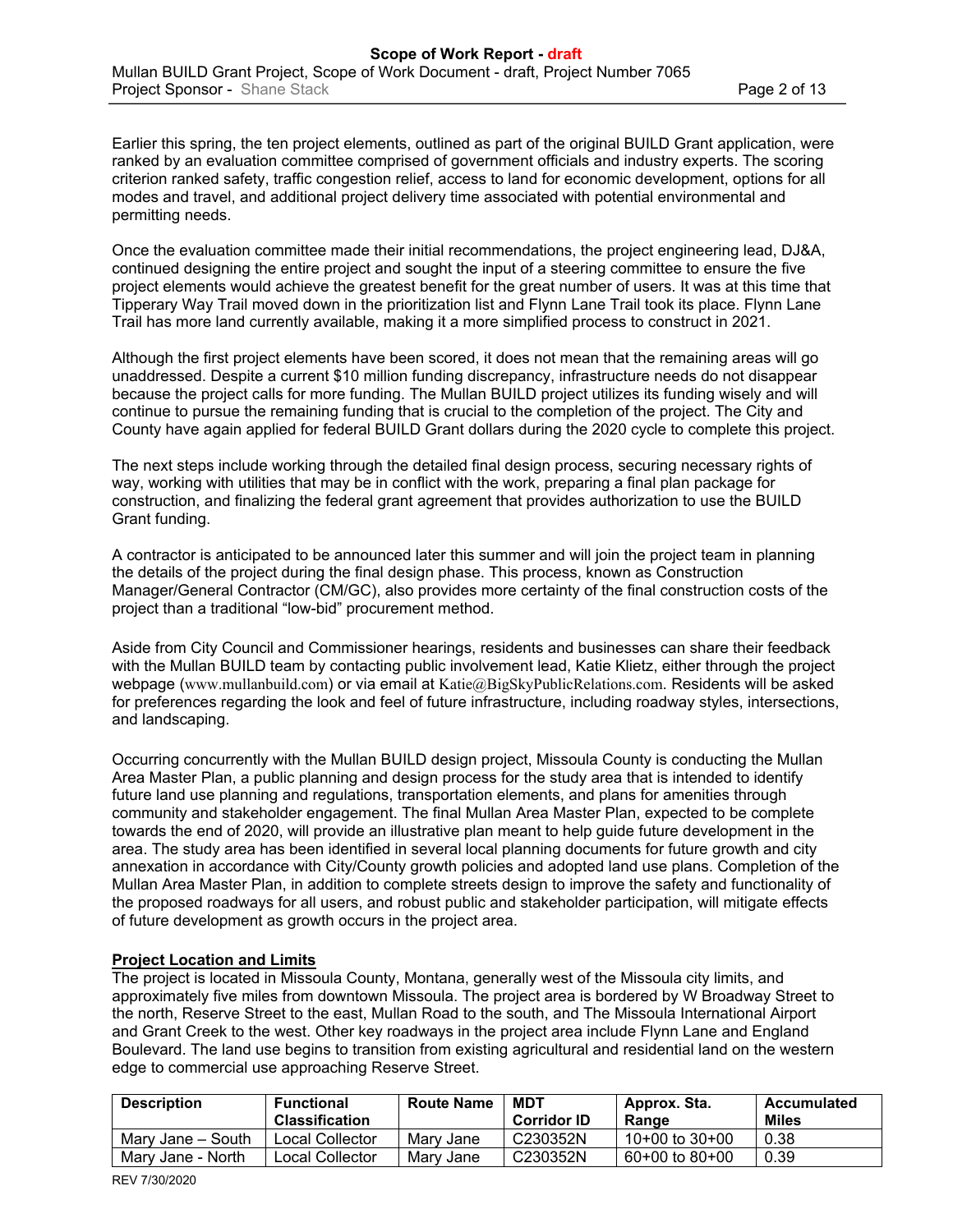**Scope of Work Report - draft**

[Mullan BUILD Grant Project](#page-0-0), [Scope of Work Document - draft,](#page-0-1) [Project Number 7065](#page-0-2) **Project Sponsor - [Shane Stack](#page-0-3) Page 3 of 13** 

| England Blvd    | Local Collector           | England         | C008853E | $30+00$ to $66+24$ | 0.70            |
|-----------------|---------------------------|-----------------|----------|--------------------|-----------------|
| George Elmer Dr | Local Collector           | George          | C083546N | $10+00$ to 55+00   | 0.62            |
|                 |                           | Elmer           |          |                    |                 |
| Mullan Rd       | Minor Arterial            | Mullan Rd       | C000263N | N/A                | 2 Intersections |
| West Broadwav   | <b>Principal Arterial</b> | <b>Broadway</b> | C032758E | N/A                | 1 Intersections |

## **Physical Characteristics**

The proposed work for Mary Jane, England, and the section of George Elmer between Pius Way and England Blvd is all new construction. The land on which the roads are being constructed is primarily farmland with an average of 9-inches of topsoil. A full geotechnical investigation and report was produced to determine an appropriate typical section. Overall, the topography in the area is very flat and on the fringe of the Urban area. The developed area in and around the project location is predominantly residential but will include some commercial construction once it is fully developed.

The project does also include updates to existing sections of Mary Jane Blvd and George Elmer. Both of these existing sections of road run through established residential neighborhoods. The existing section of Mary Jane Blvd runs through the Pleasant View neighborhood which was constructed in 2000. The existing section of George Elmer Blvd runs through a farm field location and the existing 44-Ranch neighborhood. This neighborhood was initially built around 2005 and continues to be expanded.

## **Traffic Data**

An extensive traffic and safety analysis was completed during the preliminary phase of this project. This work has been captured in the following four technical memos:

- TM1 Existing Conditions;
- TM2 Performance Measures;
- TM3 Intersection Roadway Options Year 2045; and
- TM4 2050 Conditions and Recommendations.

The traffic and safety analyses were conducted primarily to inform the project how to meet the safety and congestion goals through proper design specifically by determining intersection controls, lane configurations, and multi-modal design. The Mullan Area Master Planning effort was done in parallel with the traffic analysis and provided the critical travel demand model output necessary to forecast traffic growth in the area. Ultimately, the traffic design was done for future year 2050 conditions from this model.

A summary of the current and future year AADT's are shown below, the technical memos should be referenced for additional detail.

|           | Mary Jane - South                      | Current = N/A   Future 2050 = 6,840     |
|-----------|----------------------------------------|-----------------------------------------|
| $\bullet$ | Mary Jane - North                      | Current = N/A   Future 2050 = 5,910     |
| $\bullet$ | <b>England Blvd</b>                    | Current = N/A   Future 2050 = 10,441    |
| $\bullet$ | George Elmer - South                   | Current = 2,563   Future 2050 = 6,358   |
| $\bullet$ | Mullan Rd East of Mary Jane            | Current = 13,319   Future 2050 = 24,045 |
| $\bullet$ | Mullan Rd East of George Elmer - South | Current = 13,589   Future 2050 = 14,179 |
| $\bullet$ | Broadway East of Mary Jane             | Current = 15,945   Future 2050 = 27,780 |

## **Crash Analysis**

MDT provided crash data for the most recent five-year period (2014 – 2018) for project area intersections. The crash data included type, severity, weather condition, and other factors. No crashes were reported at the intersections of Flynn Lane and Camden Street; Flynn Lane and Chelsea Drive; Mary Jane Boulevard and Melrose Place; Mary Jane Boulevard and Camden Street; and Flynn Lane and England Boulevard.

Key findings from the crash data analysis include:

- Rear-end crashes were the most common crash type at the intersections.
- The most common crash severity type was Property Damage Only (PDO).
- The intersection of Flynn Lane/W Broadway Street had the only reported fatality at a project area intersection.
- REV 7/30/2020 Ten angle crashes were reported at the intersection of Flynn Lane/W Broadway Street.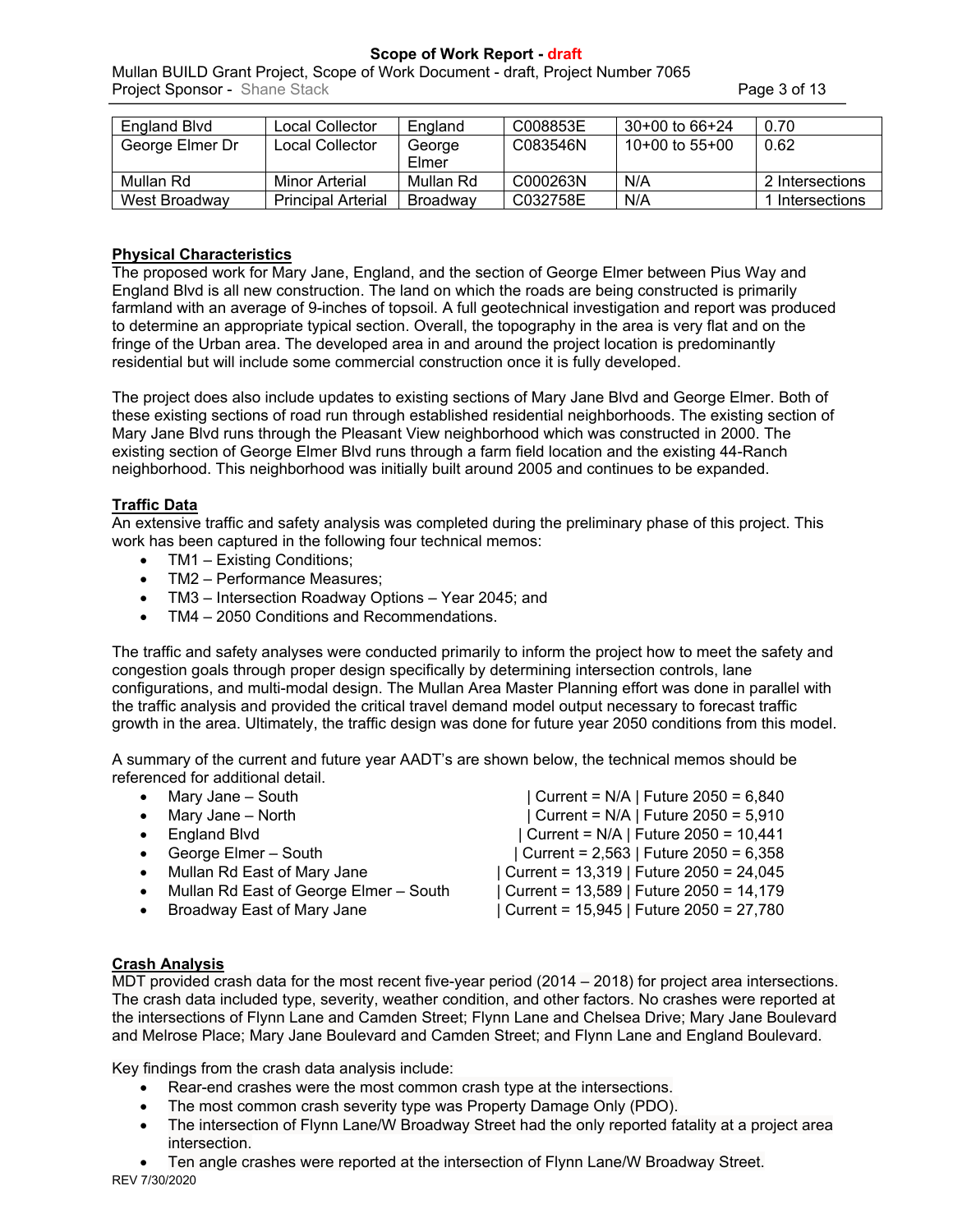- There were five reported fatalities on all project roadway segments.
- The highest pedestrian (3) and bicyclist (5) crashes occurred at the N Reserve Street and Mullan Road intersection.
- N Reserve St, Mullan Road, and England Boulevard experienced the highest number of crashes.
- Mullan Road experienced six wild animal related crashes.
- Bicyclist and pedestrian crashes were prevalent on N Reserve Street (18 bicyclist, 3 pedestrian); Mullan Road (6 bicyclist; 2 pedestrian); England Boulevard (3 bicyclist, 1 pedestrian); and Flynn Lane (1 bicyclist).

#### **Major Design Features**

- a. **Design Speed.** Due to the residential zoning in the area, lower design speeds for the road elements were used to encourage reduced speeds and traffic calming. For the trails, a design speed was chosen considering that the entire site is relatively flat and the proposed trails generally follow existing grade that very rarely exceeds 2%. The design speeds for the urban collector streets and trails are as follows:
	- Mary Jane Boulevard 30 MPH
	- England Boulevard 30MPH
	- George Elmer Drive 30 MPH
	- Flynn Lane Trail 18 MPH

The design speeds for routes on MDT's system are as follows:

- West Broadway Street 55 MPH
- Mullan Road 45 MPH

The posted speed limits within the Mullan BUILD project will be set in accordance with the responsible agencies policy. This will include input from the Mullan Area Master Plan, The Mullan BUILD project's recommendations, and any applicable speed studies. Currently, West Broadway Street and Mullan Road are posted at 55-mph and 45-mph, respectively. The City of Missoula will request these studies to be conducted after the project is implemented as it will have an impact on observed speeds. It is anticipated the City of Missoula's posted speeds will not exceed 30 mph on any of the collector streets and posted speeds as low as 25-mph in certain areas, such as Mary Jane Boulevard, may be implemented to increase safety.

- b. **Horizontal Alignment.** The design standard for a horizontal curve radius ranges from 2830' for a normal crowned road to a 250' minimum with a superelevation rate of emax equal to 4%. A design exception will need to be made for horizontal curve radii under the crowned road minimum without super elevation. Horizontal alignments for each corridor were designed using a 1200-foot minimum horizontal curve radius where possible, due to a 2830' curve not fitting within dedicated right-of-way and making for impractical horizontal alignments where right-of-way has yet to be dedicated. Beyond the horizontal alignment design standards, additional considerations included the following: dedicated/undedicated right-of-way, designing horizontal alignments to stay out of the airport runway protection zone, and practical tie-in locations to existing and known proposed roadways. The major horizontal features, including those which will not meet the applicable design criteria, for each project element are as follows:
	- i. **Mary Jane Boulevard South** is approximately 1960 feet in length and begins at Mullan Road and terminates at an existing stub-out near Melrose Place to the North. This roadway is not located within a dedicated right-of-way easement and runs north-south. Approximately 1455 feet north of Mullan Road along the centerline alignment, the roadway was designed to implement WGM's preliminary design for a proposed development. This preliminary design contains two horizontal curves with a radius of 650' and 273'. Preceding the proposed development by WGM, key horizontal design features include one future intersection and two horizontal curves with radii of 600' and 1500'. Three of these curves pose horizontal design constraints as they are below the minimum horizontal curve radius for a crowned road.
	- ii. **Mary Jane Boulevard North** is approximately 2050 feet in length and begins at its current termination at Camden Street and terminates at West Broadway Street to the North. This roadway is all within an 80-foot dedicated right of way easement and runs north-south. Approximately 1060 feet north of the Camden Street intersection along the centerline alignment, the roadway was designed to properly tie-into Territorial Landworks preliminary design for the Summit Beverage development. This preliminary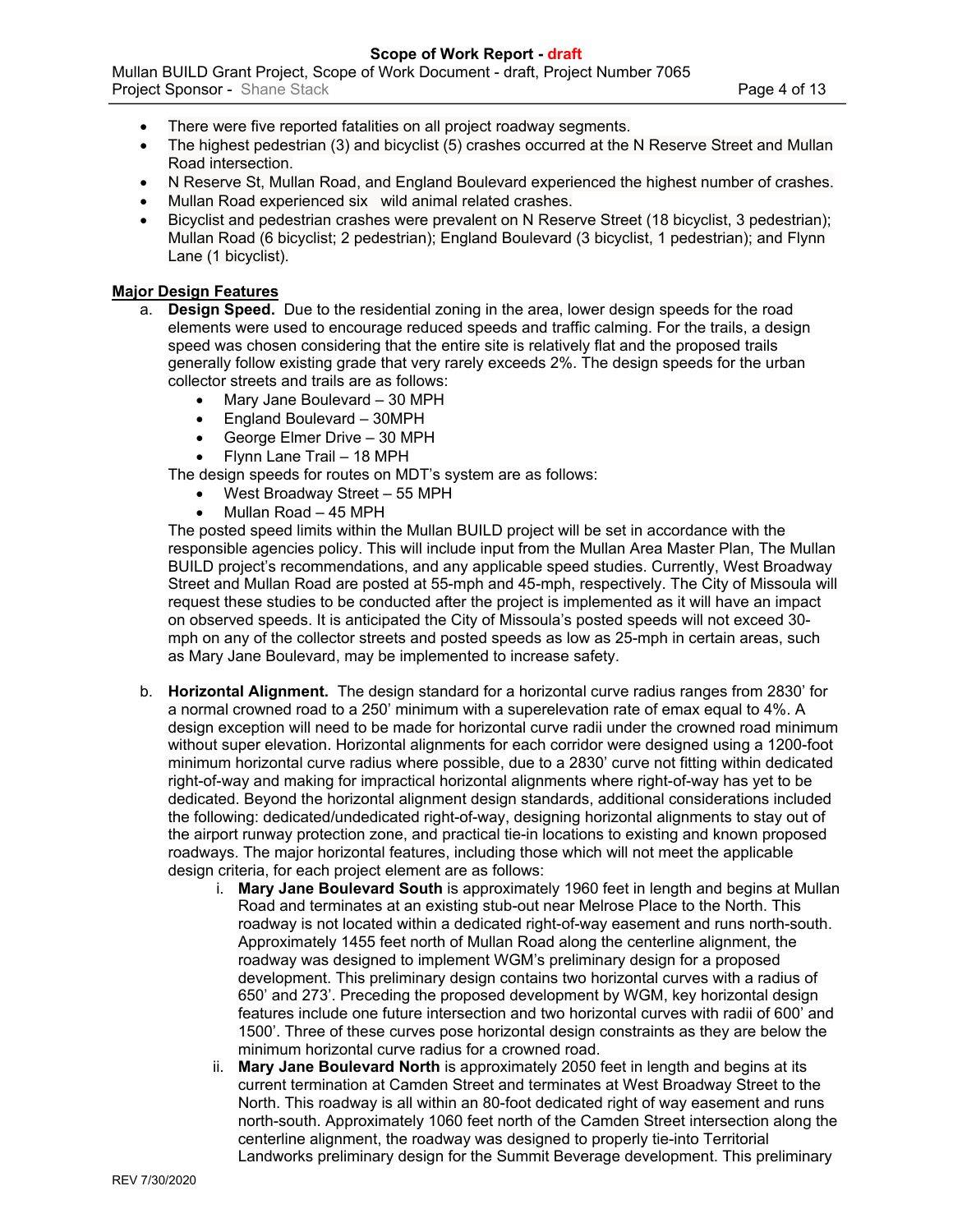design contains one 250-foot curve. Proceeding the preliminary design by Territorial Landworks, key horizontal design features include two horizontal curves with a radius of 499' and 498'. All of these curves pose horizontal design constraints as they are below the minimum horizontal curve radius for a crowned road.

- iii. **Flynn Lane Trail** is approximately 3340 feet long and begins on the west side of Flynn Lane, North of Camden Street. This trail then terminates at the existing shared use path near Hellgate Elementary School. The trail is all within right-of-way yet to be dedicated. This trail contains no horizontal curves or design constraints/concerns.
- iv. **George Elmer Drive South** contains two segments. The first segment is approximately 1900 feet long following the existing George Elmer Drive alignment. The corridor begins at the intersection with Mullan Road and terminates just south of Bell Tower Road. This portion of the project will consist of improvements to the existing George Elmer Drive that runs South to North with no curves for its entirety. The key horizontal features of this segment include two future intersections, one where the proposed Herons Landing Drive intersects running east-west and the other where Tipperary way trail is proposed to intersect George Elmer Drive. The second segment of George Elmer Drive South is approximately 1400 feet long and begins at its current termination at Pius Way, and terminates at the intersection of the proposed England Boulevard roadway. This segment of road is all within dedicated right-of-way easement and runs South to North and contains no horizontal curves or design constraints/concerns.
- v. **England Boulevard** is approximately 3050 feet in length and begins at the proposed intersection with George Elmer Drive and terminates at Flynn Lane to the East. This roadway is all within an 80-foot dedicated right-of-way easement and runs east-west. The key horizontal features within this corridor are two horizontal curves with radii of 300' and 750'. Both of these curves pose horizontal design constraints as they are below the minimum horizontal curve radius for a crowned road.
- c. **Vertical Alignment.** The design criteria for vertical alignments include stopping sight distance, maximum grade, cross slope, and vertical clearance. See below for a summary of the vertical alignment design standards for roads using a 30-mph design speed:
	- Stopping Sight Distance 200 feet
	- K-Value (Crest) 19
	- $\bullet$  K-Value (Sag) 37
	- Maximum Grade 9%
	- Cross Slope 2% to 5%
	- Vertical Clearance 14 feet

All roadway designs meet minimum K-values, are below the maximum grade of 9%, and were designed with a 3% crowned slope. Vertical clearance is not of concern on this project as there are no proposed or existing overhead/underpass components in this project. Beyond the vertical alignment design standards, additional considerations include drainage, keeping embankment slopes low, and providing safe and practical vertical approaches to existing and proposed roadway tie-in locations. To help achieve ideal drainage, a minimum vertical grade of 0.5% was used to avoid ponding in the roadways. Keeping embankment slopes low was achieved by matching existing ground as much as possible while also maintaining positive drainage slopes. To provide safe and practical vertical approaches, gradual grades into tie in locations were implemented where possible. The major vertical features, including those which will not meet the applicable design criteria, for each project element are as follows:

i. **Mary Jane Boulevard South** begins matching existing ground at Mullan Road and continues north approximately 1455 along the centerline alignment where a proposed development designed by WGM Engineering begins. The minimum grade along this segment is 0.60% and the maximum is 0.64%. Key elements along this segment are three low points that were placed to help balance embankment quantities along this segment. There are no vertical alignment constraints or concerns in this section of the corridor. Key design elements where WGM's proposed design begin are four vertical curves (two crest, two sag) with radii ranging from 30' to 119'. The K-values for these curves range from 19 to 37. All of these curves meet the minimum design standard K-values so there are no vertical alignment constraints or concerns in this segment.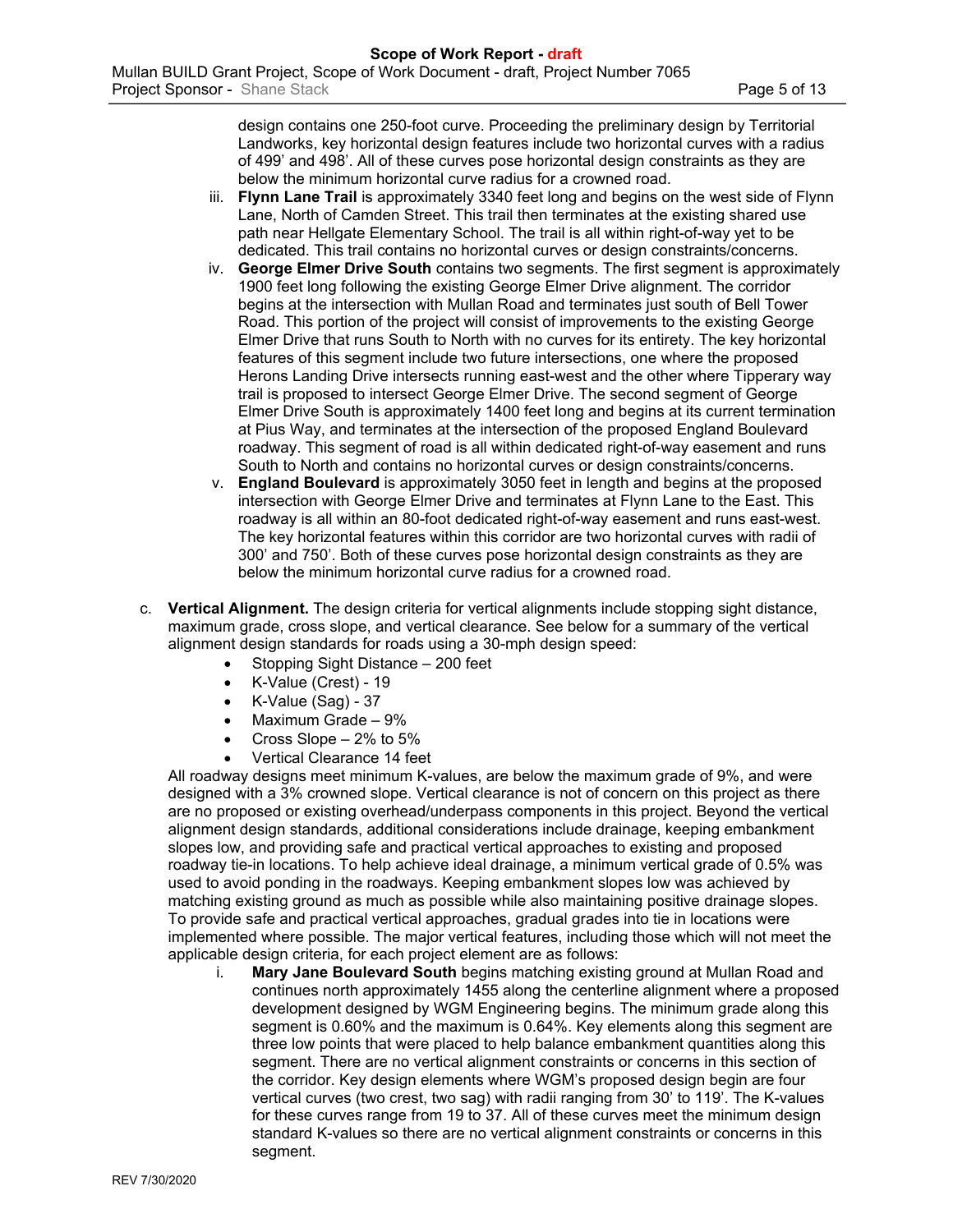#### **Scope of Work Report - draft** [Mullan BUILD Grant Project](#page-0-0), [Scope of Work Document - draft,](#page-0-1) [Project Number 7065](#page-0-2) **Project Sponsor - [Shane Stack](#page-0-3) Page 6 of 13**

- ii. **Mary Jane Boulevard North** begins matching existing ground at its current termination at Camden Street and continues north approximately 1060 feet along the centerline alignment and matches existing ground at its intersection with Flynn Lane where the proposed development by Territorial Landworks begins. The minimum grade along this section is 0.60% and the maximum is 0.63%. The key design element along this segment is a low point that was placed to help balance embankment quantities. There are no vertical curves or vertical alignment constraints/concerns along this section of the corridor. After its intersection at Flynn, Mary Jane Boulevard continues north to match existing ground at West Broadway and implements into the proposed development done by Territorial Landworks. The key design element along this segment is one low point. There are no vertical curves or vertical alignment constraints/concerns along this section of the corridor.
- iii. **Flynn Lane Trail** begins on the west side of Flynn Lane, North of Camden Street. From here it parallels Flynn Lane and matches finished ground at the intersection with England Boulevard. The trail continues along Flynn Lane before it terminates matching existing ground at the shared use path near Hellgate Elementary School. There are no vertical curves or vertical alignment constraints/concerns in this corridor.
- iv. **George Elmer Drive South** is divided into two segments. The first segment involves improving the existing George Elmer Drive from Mullan Road to where it currently terminates just south of the proposed Bell Tower Road. The existing minimum grade along this alignment is 0.53% and the maximum is 1.74%. The key vertical elements on this segment include three vertical curves (two sag, one crest) and three low points. The vertical curve lengths are all 200' with K-values ranging from 86 to 234 all of which are above the minimum K-values listed above. There are no vertical alignment constraints or concerns in this corridor. The second segment of George Elmer Drive South ties-in to existing ground at the current termination at Pius Way, and terminates matching finished ground at the intersection with the proposed section of England Boulevard. The minimum grade along this segment is 0.60% and the maximum is 0.85%. Key vertical elements within this corridor consist of two distinct low points. These were placed to provide positive drainage for the conveyance of the stormwater west towards Grant Creek. There are no vertical curves or constraints/concerns in this corridor.
- v. **England Boulevard** matches proposed finished ground at the intersection with George Elmer Drive and terminates matching existing ground at Flynn Lane to the east. The minimum grade along this alignment is 0.50% and the maximum is 0.62%. Key vertical elements within this corridor are a vertical curve (crest), a distinct high point, and two local low points. The vertical curve is 200' and has a K-value of 181 which is well above the minimum K-value listed above. The curve is located at a high point which allows stormwater runoff west of the high point to be conveyed toward Grant Creek and the East side of the high point to be drained via sumps. The localized low points were placed to keep the road fill down and help balance embankment quantities along this segment of the alignment. There are no vertical alignment constraints or concerns in this corridor.
- d. **Typical Sections.** The typical roadway sections used in the design were developed in concept with the Mullan Area Master Plan and provided by Dover-Kohl. See table below for a summary of the typical road sections used.

| <b>Street Types</b>             | Left<br><b>Sidew</b><br>alk (ft) | Left<br><b>Boulevard &amp;</b><br><b>Bike Lane</b><br>(from left to<br>right) | <b>Roadway Description</b><br>(from left back of<br>curb to right back of<br>curb) | <b>Right</b><br><b>Boulevard &amp;</b><br><b>Bike Lane</b><br>(from left to<br>right) | <b>Right</b><br><b>Sidewalk</b><br>(f <sup>t</sup> ) | <b>Total</b><br>Width (ft) |
|---------------------------------|----------------------------------|-------------------------------------------------------------------------------|------------------------------------------------------------------------------------|---------------------------------------------------------------------------------------|------------------------------------------------------|----------------------------|
| <b>Main Street</b><br>Collector | 6                                | 7' Boulevard<br>6' Bike Lane<br>3' Buffer                                     | 8' Parking<br>$10'$ Lane<br>$10'$ Lane<br>8' Parking<br>Roadway Width = 36'        | 3' Buffer<br>6' Bike Lane<br>7' Boulevard                                             | 6                                                    | 80                         |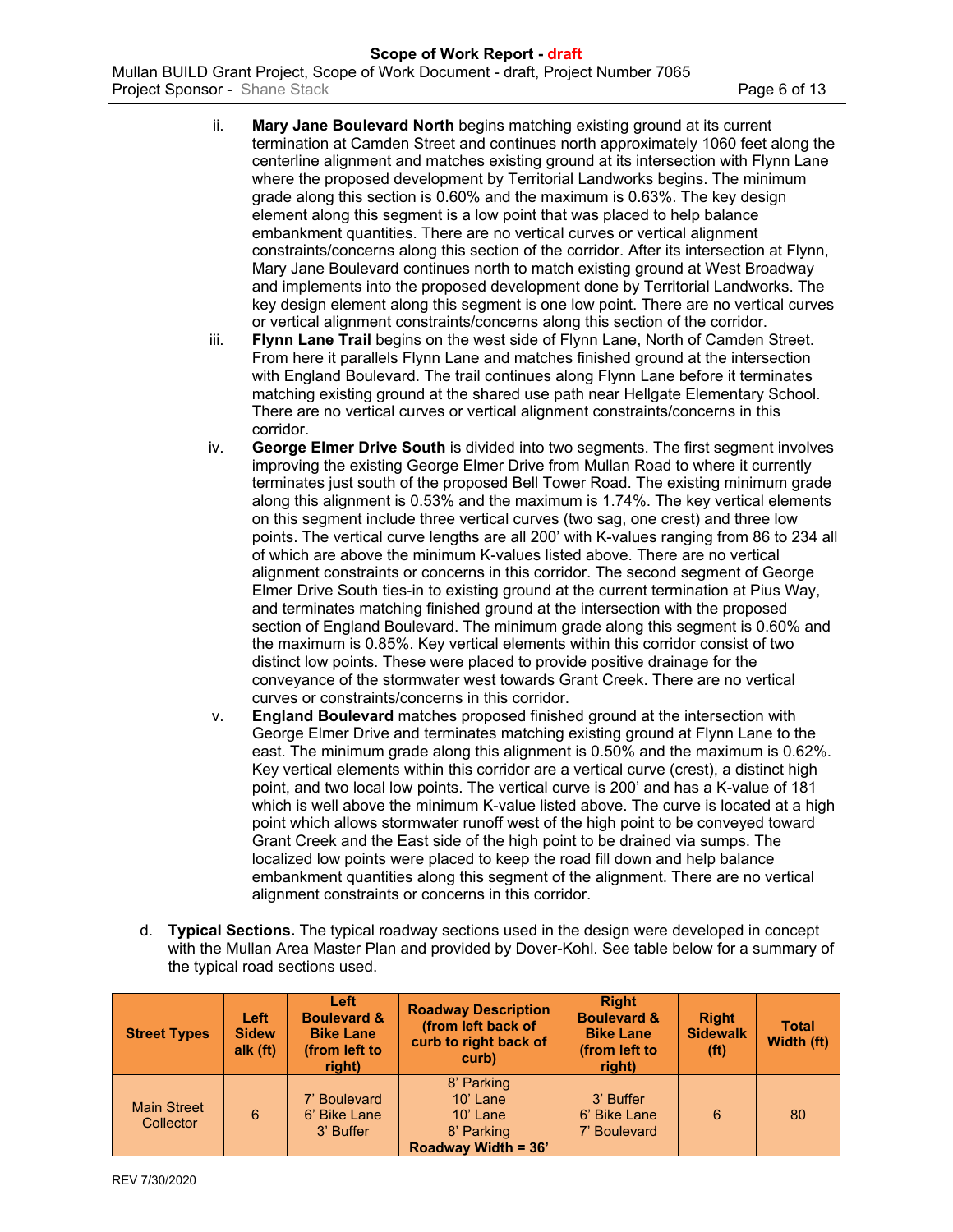# **Scope of Work Report - draft**

[Mullan BUILD Grant Project](#page-0-0), [Scope of Work Document - draft,](#page-0-1) [Project Number 7065](#page-0-2) **Project Sponsor - [Shane Stack](#page-0-3) Page 7 of 13** 

| Neighborhood<br>Collector | $\overline{6}$                                                                              | 6' Bike Lane<br>10' Boulevard   | 8' Parking<br>$10'$ Lane<br>$10'$ Lane<br>8' Parking<br>Roadway width = 36'    | 10' Boulevard<br>6' Bike Lane | 6 | 80 |  |  |  |
|---------------------------|---------------------------------------------------------------------------------------------|---------------------------------|--------------------------------------------------------------------------------|-------------------------------|---|----|--|--|--|
|                           | The corridors and locations where these different typical sections are used are as follows: |                                 |                                                                                |                               |   |    |  |  |  |
| L.                        |                                                                                             | Mary Jane Boulevard South       |                                                                                |                               |   |    |  |  |  |
|                           |                                                                                             |                                 | Mullan Road intersection to Oleary Street intersection (Station 10+48 to       |                               |   |    |  |  |  |
|                           |                                                                                             | 19+69) - Main Street Collector  |                                                                                |                               |   |    |  |  |  |
|                           | 2.                                                                                          |                                 | Oleary street intersection to current termination of Mary Jane Boulevard South |                               |   |    |  |  |  |
| ii.                       |                                                                                             | Mary Jane Boulevard North       | (Station 20+80 to 30+24) - Neighborhood Collector                              |                               |   |    |  |  |  |
|                           |                                                                                             |                                 | Current termination at Camden Street to West Broadway Street intersection      |                               |   |    |  |  |  |
|                           |                                                                                             |                                 | (Station 61+03 to 81+08) - Main Street Collector                               |                               |   |    |  |  |  |
|                           | George Elmer Drive South<br>iii.                                                            |                                 |                                                                                |                               |   |    |  |  |  |
|                           | Mullan Road intersection to Herons Landing intersection (Station 11+12 to<br>1.             |                                 |                                                                                |                               |   |    |  |  |  |
|                           | 22+54) - Main Street Collector                                                              |                                 |                                                                                |                               |   |    |  |  |  |
|                           | 2.                                                                                          |                                 | Herons Landing intersection to existing upgraded portion of George Elmer       |                               |   |    |  |  |  |
|                           | Drive South (Station 23+48 to 29+22) - Neighborhood Collector                               |                                 |                                                                                |                               |   |    |  |  |  |
|                           | Current termination at Pius Way to England Boulevard Intersection (Station<br>3.            |                                 |                                                                                |                               |   |    |  |  |  |
|                           |                                                                                             |                                 | 41+41 to 54+38) - Main Street Collector                                        |                               |   |    |  |  |  |
| iv.                       | 1.                                                                                          | <b>England Boulevard</b>        | George Elmer Drive intersection to Flynn Lane intersection (Station 29+92 to   |                               |   |    |  |  |  |
|                           |                                                                                             | 65+84) - Neighborhood Collector |                                                                                |                               |   |    |  |  |  |
|                           | The typical section used for Flynn Lane Trail consists of a 10' travel lane with a 1'       |                                 |                                                                                |                               |   |    |  |  |  |

shoulder on either side and this is used for the entirety of Flynn Lane Trail.

e. **Surface Design.** A project specific surfacing design was completed by Tetra Tech as part of the preliminary geotechnical investigation. The investigation concluded that beneath a thin topsoil layer, the subsurface profile encountered in the borings was varied and discontinuous across the site. In general, silt, clayey sand, silty sand, and poorly graded gravel with clay and sand were encountered beneath the topsoil extending to depths on the order of 11 feet. Subsurface water was not encountered in any of the borings at the time of the field exploration (April 2020).

The surfacing design also took into considerations the anticipated traffic loading. The resulting design is as follows all thicknesses in inches (road section - | asphalt | aggregate base | pit run subbase:

|           | Mary Jane South     | $-141918$  |
|-----------|---------------------|------------|
|           | Mary Jane North     | $- 4 10 8$ |
| $\bullet$ | <b>England Blvd</b> | $- 4 10 8$ |
| $\bullet$ | George Elmer South  | $-141918$  |

• Flynn Lane Train - | 3 | 6 | 0

All new pavement sections will also include a Mirafi 380i Geotextile Fabric placed on native subgrade within the roadway prism.

- f. **Grading.** The project will have an overall net excavation balance on the project. A large amount of topsoil striping will be required with an average of 9" of topsoil. A detailed breakdown of the earthwork quantities can be provided as necessary.
- g. **Slope Design.** Due to the flat topography and urban nature of this project, slope design is not anticipated to be an issue. In general, the desired 4H:1V slope will be achieved beyond the sidewalk. There are two identified locations with minor constraints that may require small retaining walls. These may include the north side of the intersection of Broadway and Mary Jane and the south side of the intersection of George Elmer and Mullan.
- h. **Geotechnical Considerations.** There are no notable geotechnical issues or considerations on this project not already discussed in the surfacing design section.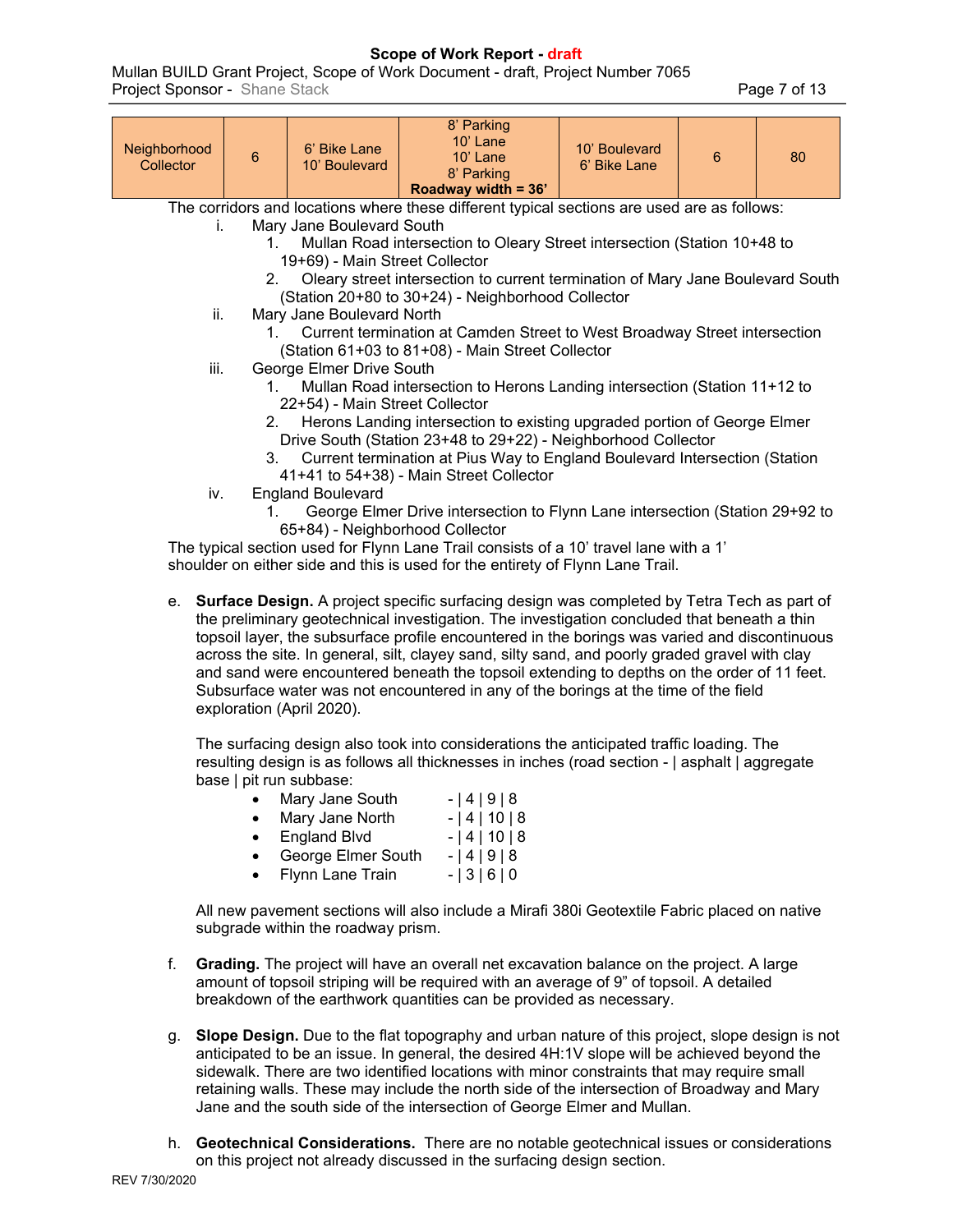- i. **Hydraulics and Water Utilities.** The project will include new proposed water distribution, wastewater collection, and stormwater utilities, which will serve as the "backbone" for the project-area. All new proposed infrastructure will be located within the roadway right-of-way and will tie into existing utility infrastructure. Proposed wastewater collection infrastructure included in the project comprises new proposed gravity sewer lines which will be constructed along most, but not all, of the planned street improvements and which will tie into existing wastewater infrastructure. The project also provides recommendations for offsite water and wastewater improvements not included within the project scope, but which will be necessary to support the new backbone infrastructure for future development. The proposed stormwater management system for the project will include both traditional storm drain system which will outfall towards Grant Creek, as well as stormwater management controls designed to store and infiltrate stormwater runoff locally. Additional coordination with adjacent subdivision developments will be required as design progresses.
- **j. Permanent Erosion and Sediment Control (PESC) Features.** All sediment during construction will be maintained on-site. A detailed PESC plan will be completed during the final design phase of the project. In general, due to the flat topography, the stormwater runoff will infiltrate into the ground. Erosion control BMPs will be installed to minimize runoff and sedimentation to Grant Creek.
- k. **Bridges.** There are no bridge structures in this proposed scope.
- l. **Safety Enhancements.** Increasing safety is one of the top priorities of this project. By completing Mary Jane Blvd as the local collector, traffic will be reduced off of Flynn. This will enhance safety around Hellgate Elementry School. Pedestrian crossings will also be closely evaluated as well and likely include rectangular rapid flashing beacons (RRFB's) at trail crossings. Increasing safety has also been a significant consideration as part of the intersection control evaluation.
- m. **Context Sensitive Design.** The project is an investment of public infrastructure that will be a fundamental part of the local area transportation system for years to come. Due to this context, the Mullan Area Master Planning effort was conducted in parallel with the preliminary design phase. The Master Plan was a very public process that informed the BUILD project of typical sections, densities, and other critical elements of design. The project has also worked with a Steering Committee comprised of local professionals to provide input for design context. This included what elements of the project to prioritize and construct, what types of intersection controls (roundabout or signal), and other various aspects of design.
- n. **Traffic.** The project will include geometric modification, intersection improvements, new intersection construction, electrical, signing, and pavement markings.
- o. **Miscellaneous Features.** The proposed improvements will include new lighting infrastructure. New roadway lighting will be included within the project for all intersection and pedestrian crossings.
- p. **Pedestrian/Bicycle/ADA**. The most non-motorized focused component of the project will be the construction of the Flynn Lane Trail. In addition to this path, the project will incorporate detailed non-motorized elements throughout as can be seen by the substantial focus on the pedestrian and bike facilities in the typical sections. The bike and pedestrian facilities will include high visibility green pavement markings at crossing locations. RRFB's will be installed at trail crossing locations in addition to the pavement markings. Where roundabout intersections are selected to be installed, the guidelines presented in NCHRP Report 672 will be followed in creating pedestrian refuge islands and crosswalks. All existing curb ramps on the project not meeting current ADA standards will be retrofitted. All new curb ramps will be designed in compliance with ADA and PROWAG.

#### **Design Exceptions**

REV 7/30/2020 Design exceptions will be requested as they are required.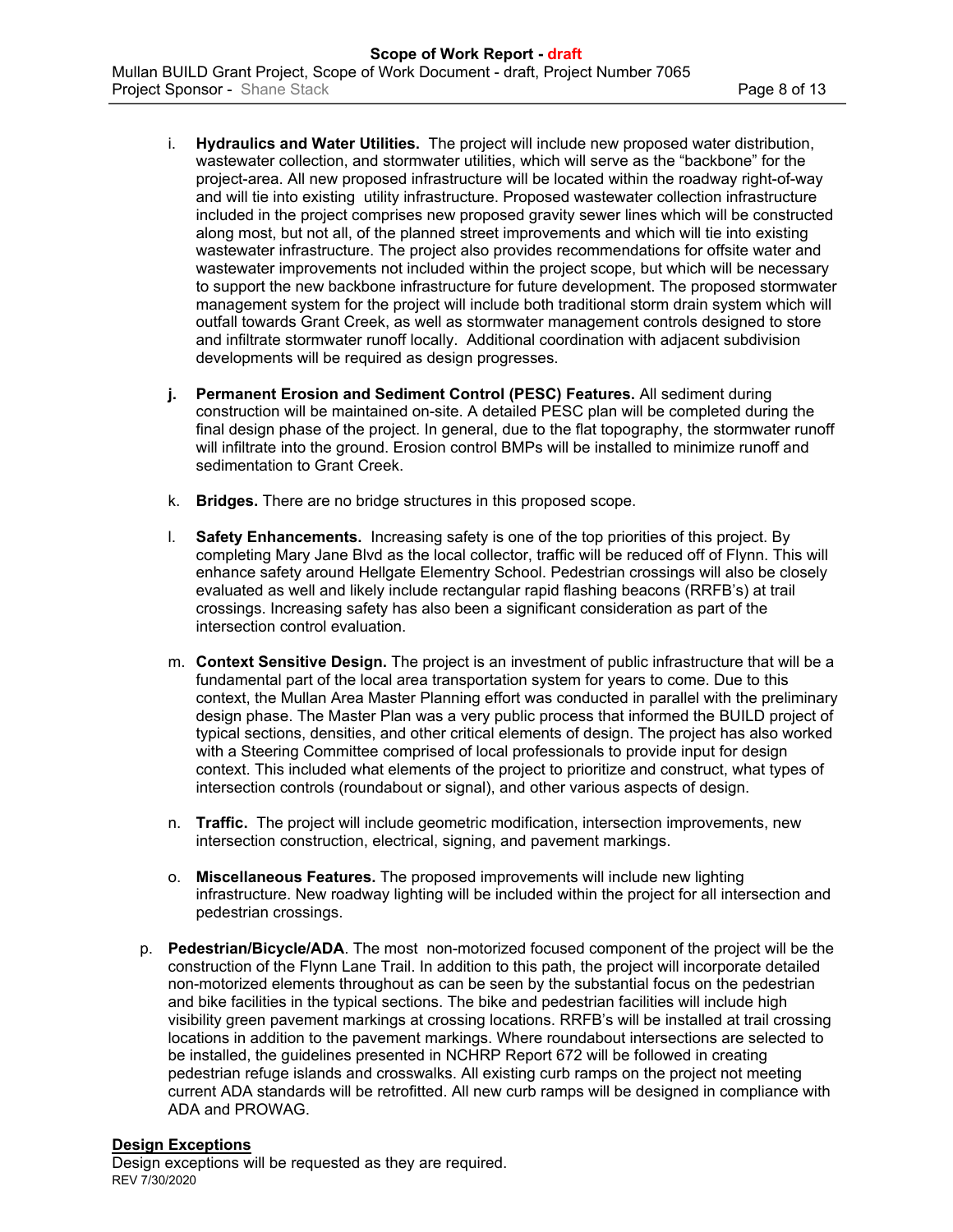## **Right-of-Way**

Public easements for the project have been granted for Mary Jane North, England Boulevard, and George Elmer South. An easement is anticipated to be obtained for the necessary ROW for Mary Jane South. In addition to these permeant easements, temporary construction easements (TCE's) will also need to be acquired in all of the locations. Several approaches on the south side of Mullan Road will be modified with the project as well. Efforts will be made to consolidate approaches where possible to increase the safety and operations of the associated intersections. Small (less than 0.1 acres each) easements or acquisitions of farm field land are likely necessary at two intersection locations. These include George Elmer/England and George Elmer/Mullan.

## **Utilities/Railroads**

There are no railroads within this project scope of work.

A proposed crossing of the Flynn-Lowney Ditch at the location of Mary Jane – South will require an agreement with the ditch company. Also, an existing crossing of the same ditch at George Elmer will need to be extended. This will also require an agreement.

The project has identified several locations where existing private utilities will be in conflict with the proposed construction. The project team has been in contact and will continue to coordinate with these utility companies to ensure relocation occurs. These companies include:

- Northwestern Energy (electric and gas)
- Missoula Electric COOP (electric)
- Century Link (communication)
- AT&T (communication)
- Charter (communication)

## **Maintenance Items**

The project is in contact with the City of Missoula, Missoula County, and MDT's maintenance groups about the design and the new facilities. A combination of these three agencies will take over maintenance responsibility of the facilities after they are constructed. In general, the City will assume responsibilities over the new collectors and MDT will continue to maintain Mullan Rd and West Broadway assets.

## **Environmental Considerations**

- The proposed project is being processed as a categorical exclusion and significant impacts have not been identified. FHWA is the lead federal agency for the project.
- No wetlands were identified within the project limits and wetland impacts are not anticipated. The project may require Section 404 permit related to the irrigation ditch crossings.
- A Biological Assessment has been prepared evaluating the potential impacts of the proposed improvements on federally listed threatened and endangered species. An effect determination of "may affect, not likely to adversely affect" has been rendered for bull trout and bull trout critical habitat. Informal consultation is anticipated between FHWA and the USFWS.
- A cultural resources investigation of the study are identified two historic resources that have preliminarily been recommended eligible for National Register listing: 24MO0550 - Flynn-Lowney Ditch and 24MO1781 - The Dougherty Ranch. The project would have no adverse effect on either resource. Additional coordination is necessary between FHWA and SHPO on the eligibility recommendations and determination of effect.
- A detailed noise analysis was conducted for the project that identified noise impacts along Mary Jane Boulevard. Noise abatement was evaluated and noise barriers were determined not feasible based on engineering, maintenance and safety reasons.

## **Energy Savings/Eco-Friendly Considerations**

The project will install LED lighting and utilize recycled asphalt pavement to the extent practical.

## **Experimental Features and Proprietary Products**

There are no experimental features on this project. The high strength geotextile fabric specified is Mirafi 380i, which is a proprietary product.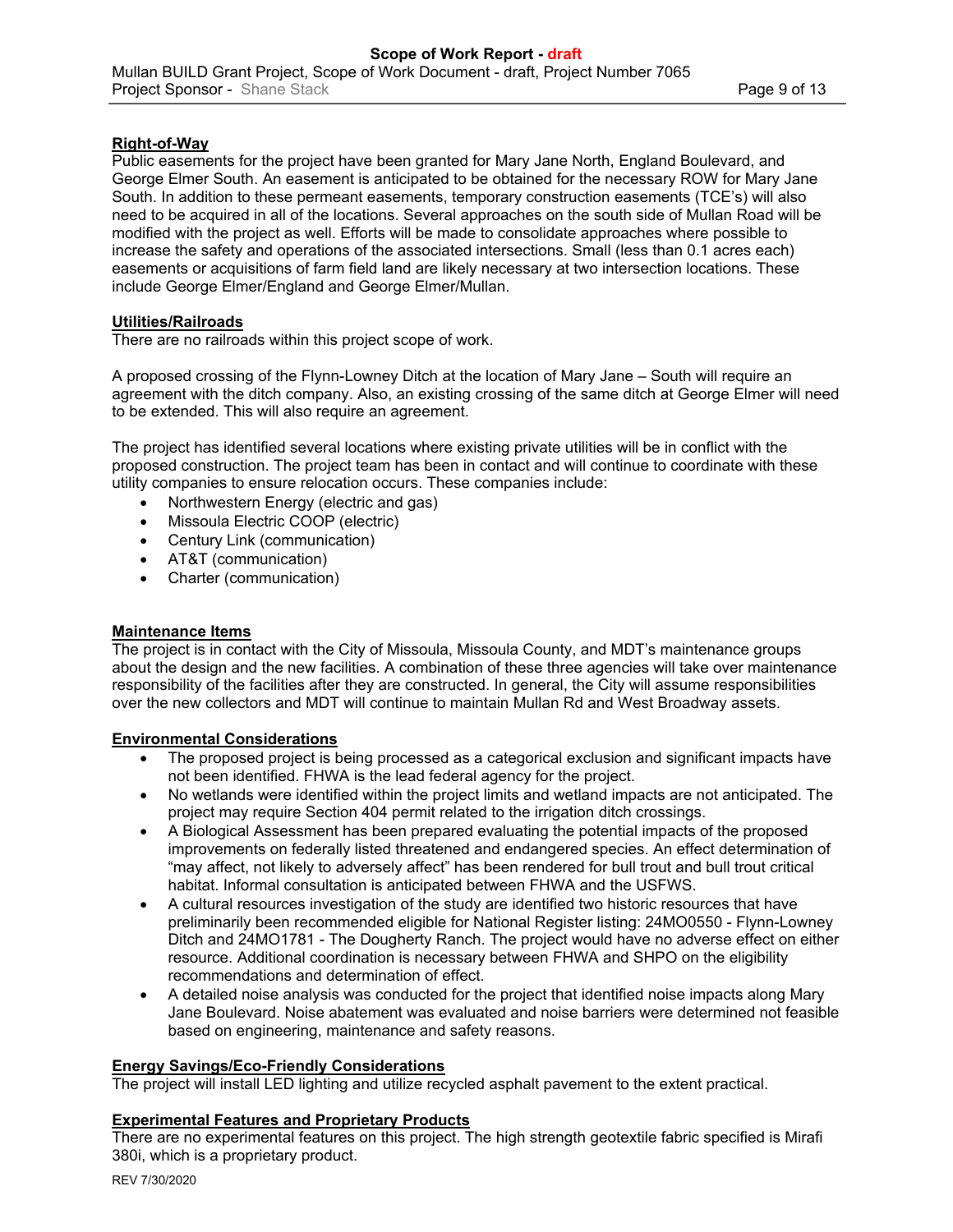# **Work Zone Safety and Mobility**

At this time, Level 3 (or low) construction zone impacts are anticipated for this project. A Traffic Control and Staging Plan will be completed during the final design phase of the project. These issues are discussed in more detail under the Traffic Control and Public Involvement sections.

## **Other Projects**

There are numerous other projects in Missoula and Missoula County of various scopes, locations, and timeframes. As designs and lettings become more certain, other project tie opportunities will be evaluated. The project team will continue to coordinate with other local private developers to understand the timing of their projects and potential impacts. Intersection improvements at Mary Jane – North and Broadway will be completed through MDT's SF199 MaryJane Broadway INTX project. This project was initially included in the BUILD scope, but separated to be delivered through MDT's HSIP program. Traffic analysis and other preliminary engineering work from the BUILD project is being used to further develop and deliver the intersection improvement project.

## **Traffic Control**

Traffic will be maintained through the construction of the project with appropriate signing, flagging, pilot cars, etc., in accordance with the Manual on Uniform Traffic Control Devices. The work zones will require lane closures at intersection tie-in locations of existing roadways during construction operations. The most significant traffic impacts are anticipated to occur along Mullan Road. A minimum of one lane in each direction will be maintained throughout the day. Nighttime operations may restrict traffic to alternating one-way traffic, but will need to be approved by the City of Missoula due to a noise ordinance. This project will utilize a Construction Manager / General Contractor (CM/GC) delivery method. As part of this project the contractor will be utilized to devise a traffic control strategy that minimizes impacts to the public during construction.

## **Intelligent Transportation Systems (ITS) Features**

There are no ITS features on this project.

## **Public Involvement**

Throughout the preliminary engineering phase of the project, the public involvement consultant, Big Sky Public Relations, has focused on developing clear project materials to distill a complex project to the general project. This work will continue to build on PI efforts and headway made since beginning project outreach. Because this project is moving on an accelerated timeline, key stakeholder engagement during the design development process will continue to be important. With COVID-19 restrictions, some outreach strategies must be nimble to best safely reach targeted audiences. PI activities have included developing a robust project webpage; media relations (leading to several positive traditional media placements); engaging with residents and stakeholders remotely; staffing community partner meetings; and the latest focus has been on the steering committee and engaging with the public online and in neighborhood locations. Direct advertising will also be executed to reach residents online later in the project timeline and as the project moves closer to construction.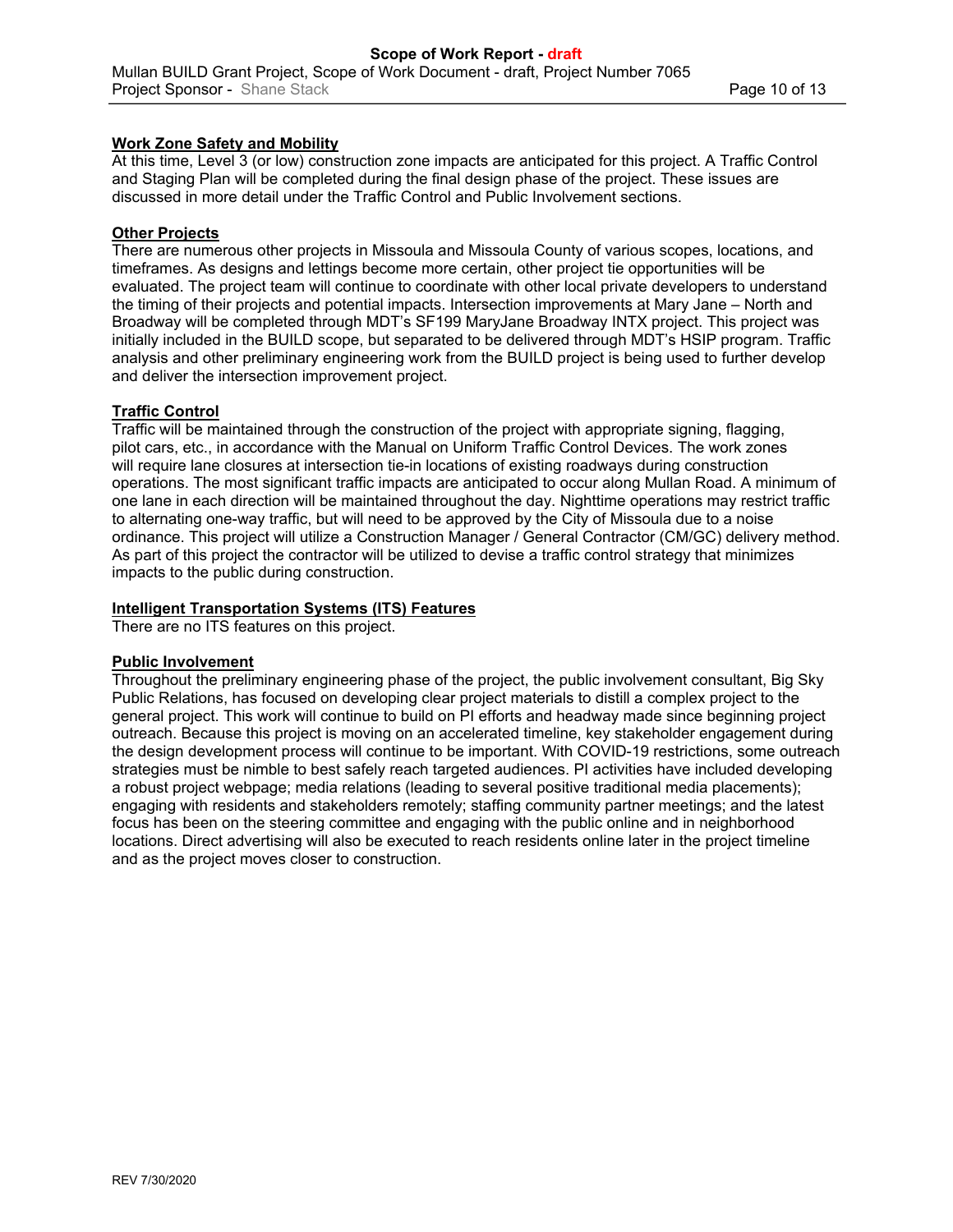# **Construction Cost Estimate**

The construction cost estimate is for informational purposes and utilizes estimate information from the 30% cost estimate. This estimate includes cost estimates for the all scope elements. The actual budget figures for the purpose of the BUILD Grant will be presented in the Budget Narrative and Grant Funding Agreement documents.

|                                  |                                                                               | Prepared By:                                                       | <b>CHOINEERS</b>             |  |  |  |  |
|----------------------------------|-------------------------------------------------------------------------------|--------------------------------------------------------------------|------------------------------|--|--|--|--|
|                                  |                                                                               |                                                                    | <b>PLANNERS</b><br>SUNVETORS |  |  |  |  |
| MULLAN                           | <b>Mullan Build</b>                                                           |                                                                    |                              |  |  |  |  |
|                                  | MULLAN BUILD PROJECT SUMMARY                                                  | 7065<br>Job No.                                                    |                              |  |  |  |  |
|                                  |                                                                               | <b>BHB</b><br>Computed                                             | Date 7/24/2020               |  |  |  |  |
|                                  | <b>BASE SCHEDULE - 30% Preliminary</b>                                        | DP<br>Checked                                                      | Date 7/24/2020               |  |  |  |  |
|                                  |                                                                               |                                                                    |                              |  |  |  |  |
| <b>PROJECT</b><br><b>ELEMENT</b> | <b>ELEMENT DESCRIPTION</b>                                                    | <b>TOTAL</b>                                                       |                              |  |  |  |  |
| 1                                | MARY JANE BOULEVARD SOUTH                                                     | \$3,250,804                                                        |                              |  |  |  |  |
| 2                                | MARY JANE BOULEVARD NORTH                                                     | \$3,519,632                                                        |                              |  |  |  |  |
| 3                                | <b>FLYNN LANE TRAIL</b>                                                       | \$561,713                                                          |                              |  |  |  |  |
| 4-1 & 4-2                        | <b>GEORGE ELMER DRIVE SOUTH</b>                                               | \$3.562.428                                                        |                              |  |  |  |  |
| 5                                | ENGLAND BOULEVARD                                                             | \$3,075,059                                                        |                              |  |  |  |  |
| 6                                | <b>MULLAN TRAIL</b>                                                           | \$498.848                                                          |                              |  |  |  |  |
| 7                                | <b>GEORGE ELMER DRIVE NORTH</b>                                               | \$5,380.156                                                        |                              |  |  |  |  |
| 8                                | <b>TIPPERARY WAY TRAIL</b>                                                    | \$630.665                                                          |                              |  |  |  |  |
| g                                | <b>MILWAUKEE TRAIL</b>                                                        | \$141.413                                                          |                              |  |  |  |  |
| 10                               | <b>GRANT CREEK TRAIL</b>                                                      | \$212,772                                                          |                              |  |  |  |  |
| 10                               | GRANT CREEK STREAM RESTORATION AND FLOOD CONTROL                              | \$1,386,802                                                        |                              |  |  |  |  |
|                                  |                                                                               |                                                                    |                              |  |  |  |  |
| 1                                | MARY JANE BOULEVARD SOUTH - WATER                                             | \$386,444                                                          |                              |  |  |  |  |
| $\overline{2}$                   | MARY JANE BOULEVARD NORTH - WATER                                             | S0                                                                 |                              |  |  |  |  |
| 4-1 & 4-2                        | <b>GEORGE ELMER DRIVE SOUTH - WATER</b>                                       | \$696.200                                                          |                              |  |  |  |  |
| 5                                | ENGLAND BOULEVARD - WATER                                                     | \$707.688                                                          |                              |  |  |  |  |
| 7                                | <b>GEORGE ELMER DRIVE NORTH - WATER</b>                                       | \$1,058,394                                                        |                              |  |  |  |  |
|                                  |                                                                               |                                                                    |                              |  |  |  |  |
| 1                                | MARY JANE BOULEVARD SOUTH - SANITARY SEWER                                    | S0                                                                 |                              |  |  |  |  |
| 2                                | MARY JANE BOULEVARD NORTH - SANITARY SEWER                                    | \$179.250                                                          |                              |  |  |  |  |
| 4-1 & 4-2                        | GEORGE ELMER DRIVE SOUTH - SANITARY SEWER                                     | \$501,281                                                          |                              |  |  |  |  |
| 5                                | ENGLAND BOULEVARD - SANITARY SEWER                                            | \$679,031                                                          |                              |  |  |  |  |
| 7                                | GEORGE ELMER DRIVE NORTH - SANITARY SEWER                                     | \$105,194                                                          |                              |  |  |  |  |
|                                  |                                                                               |                                                                    |                              |  |  |  |  |
| 1                                | MARY JANE BOULEVARD SOUTH - STORM WATER                                       | \$641.150                                                          |                              |  |  |  |  |
| 2                                | MARY JANE BOULEVARD NORTH - STORM WATER                                       | \$493.225                                                          |                              |  |  |  |  |
| 4-1 & 4-2                        | GEORGE ELMER DRIVE SOUTH - STORM WATER                                        | \$410,750                                                          |                              |  |  |  |  |
| 5                                | ENGLAND BOULEVARD - STORM WATER                                               | \$1,208,535                                                        |                              |  |  |  |  |
| 7                                | <b>GEORGE ELMER DRIVE NORTH - STORM WATER</b>                                 | \$1,469.708                                                        |                              |  |  |  |  |
|                                  |                                                                               |                                                                    |                              |  |  |  |  |
|                                  |                                                                               | <b>WATER SUBTOTAL</b>                                              | \$2,848,726                  |  |  |  |  |
| Note:                            | Total costs shown include a 20% contingency. Detailed cost estimates for each | SANITARY SEWER SUBTOTAL                                            | \$1,464,756                  |  |  |  |  |
|                                  | scope element can be found below.                                             | STORM WATER SUBTOTAL                                               | \$4,223,368                  |  |  |  |  |
|                                  |                                                                               | ROAD/TRAIL SUBTOTAL                                                | \$22,220,292                 |  |  |  |  |
|                                  |                                                                               | <b>8% CONSTRUCTION</b><br>ADMINISTRATION AND<br><b>ENGINEERING</b> | \$2,460.571                  |  |  |  |  |
|                                  |                                                                               | <b>TOTAL ESTIMATED COST</b>                                        | \$33.217.713                 |  |  |  |  |
|                                  |                                                                               |                                                                    |                              |  |  |  |  |

REV 7/30/2020 The total construction cost estimate for the top 5 prioritized elements totals \$20,008,692. This includes 8% Construction Engineering (CE), 20% Contingency, and 5% inflation costs. It should be noted that this total does not include the estimated \$1,346,623 for the Mary Jane – West Broadway intersection updates which are anticipated to be funded by HSIP funding and likely let and constructed at a later date. This total exceeds the available local (\$5,000,000) and 2019 BUILD funding (\$13,000,000) of approximately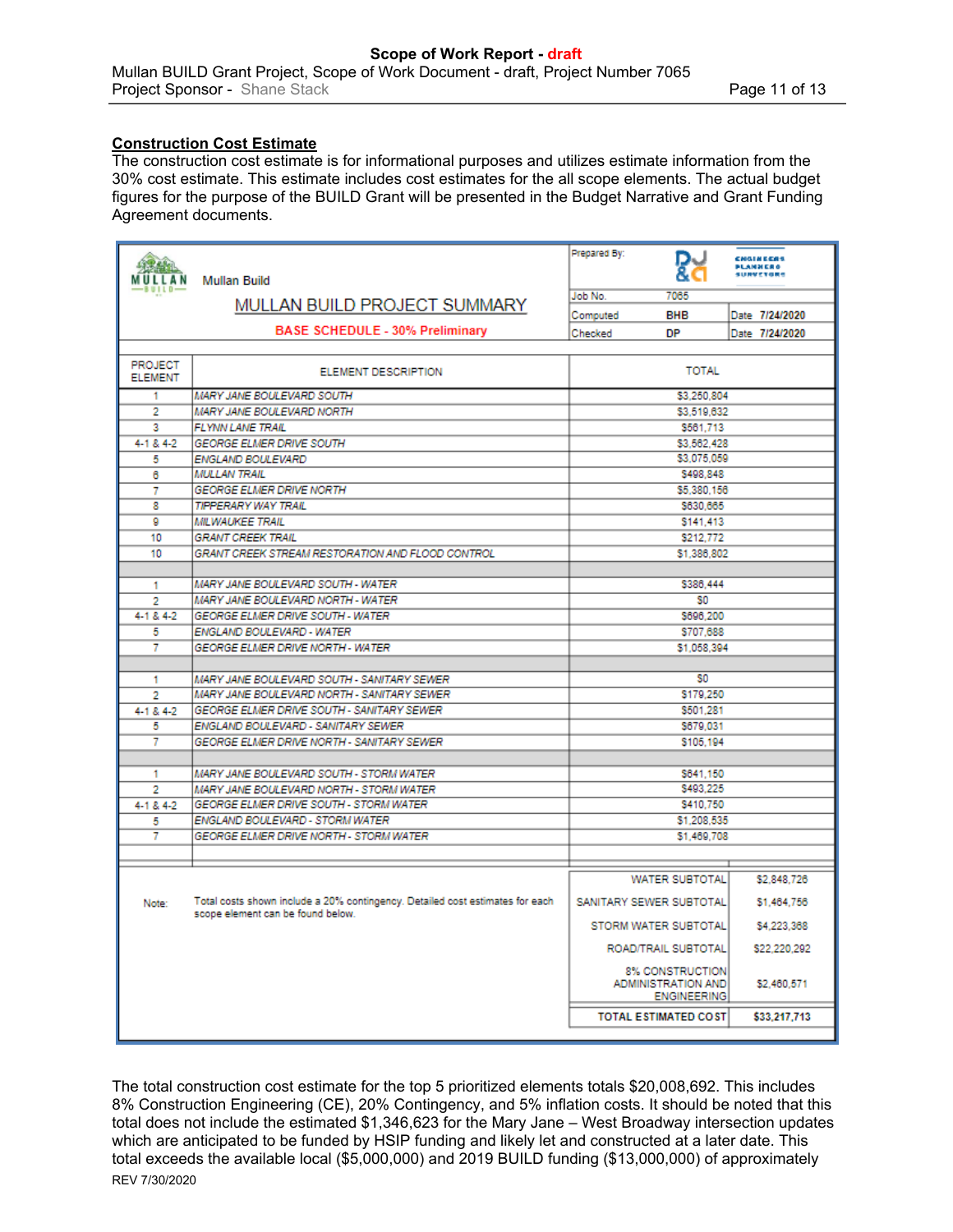\$18,000,000. As the project progresses through the final design phase, the cost estimate will be further refined. If necessary, scope items such as sidewalk, landscaping, etc., may be removed from England Blvd and deferred to be constructed at a later date due to available funding.

## **Preliminary Engineering**

The preliminary engineering phase is being completed by a consultant team lead by DJ&A. This team is comprised of other partners including HDR, Kittelson, Tetra Tech, and Big Sky PR. In addition, the project will hire a construction manager (CM) to provide input and cost certainty throughout the final design phase.

## **Project and Risk Management**

Project risk will be primarily mitigated by utilizing the CM/GC contracting method. A risk assessment will be performed as part of this process after a CM is selected. This is anticipated to occur in September 2020.

#### **Ready Date**

The project is anticipated to complete a PS&E package by the end of January 2021. After the conclusion of this package, the selected CM will propose a Guaranteed Maximum Price (GMP) which will be justified by an independent cost estimator (ICE). Once a GMP is agreed upon, a completed Grant Funding Agreement will be sent to the DOT's Office of the Secretary (OST) for concurrence. Execution of the Grant Funding Agreement is anticipated in April 2021 and subsequent construction would occur shortly thereafter.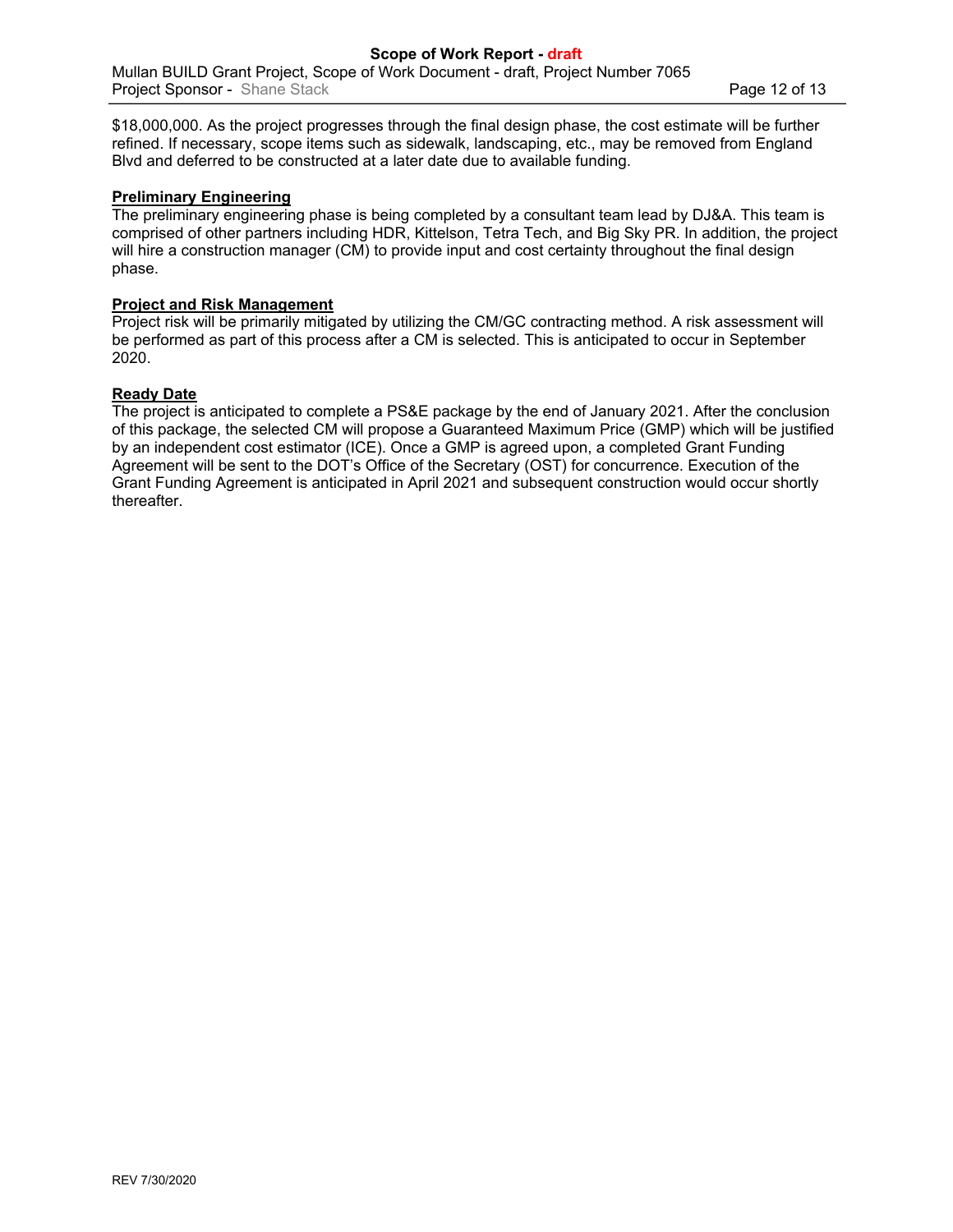## **Site Map**

A project site map is provided below. The site map shows all project elements designed during the preliminary engineering phase and listed numerically by priority. The scope of work identified in this document if for the top 5 scope elements: 1) Mary Jane South, 2) Mary Jane – North, 3) Flynn Lane Trail, 4) England Blvd, and 5) George Elmer – South.